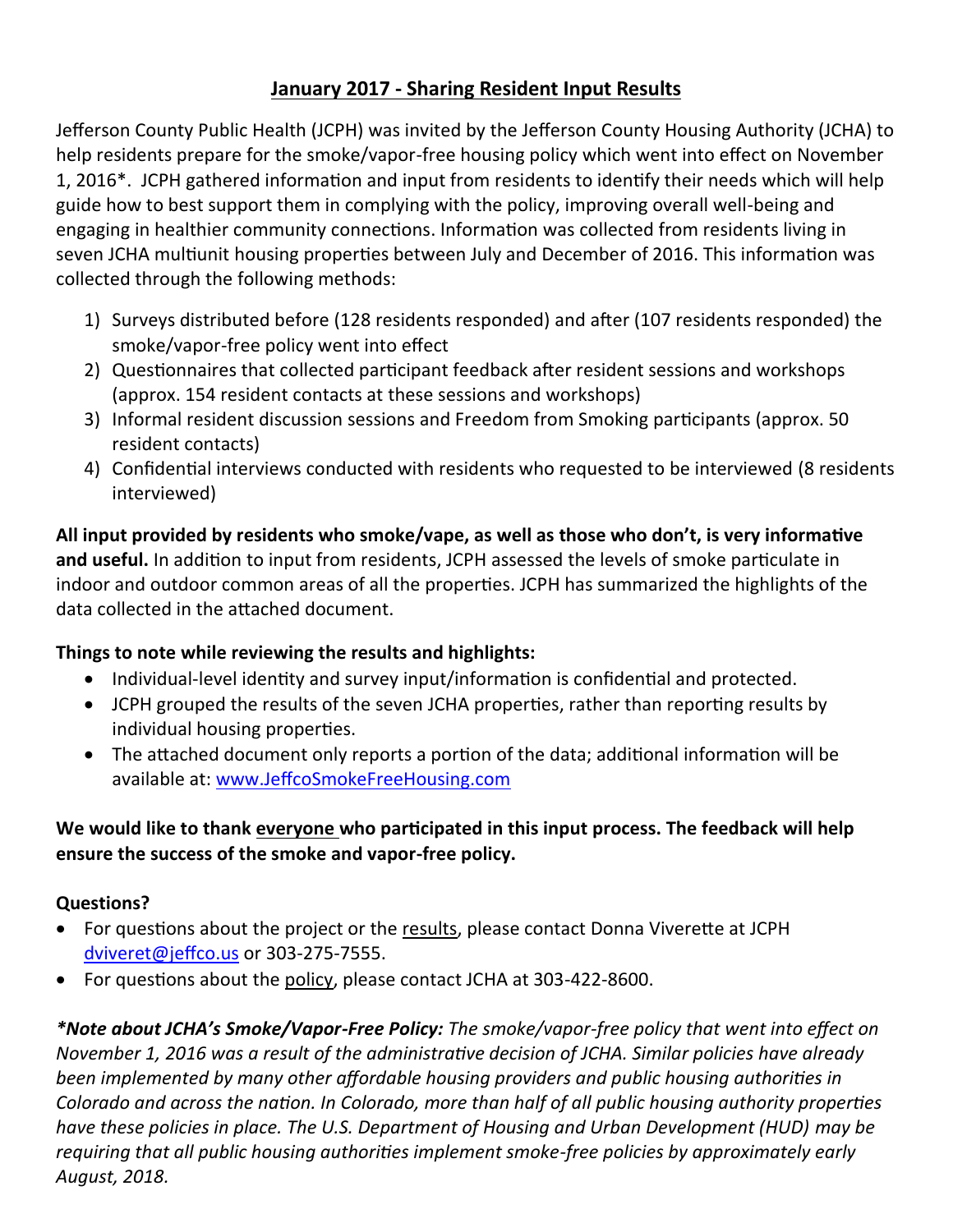

### **Before the Smoke-Free Policy:**



*"Smoke gets into the bathroom through our vent, and my wife has COPD."*

### **After the Smoke-Free Policy:**

**19.6%** of residents said that exposure to secondhand smoke is affecting the health or comfort of their household.

*"Better health for tenants, children or adults."*

#### **Resident Views on the Smoke-Free Policy**

### **Among residents who completed a follow-up survey:**



**59%** said the policy has had either a positive or somewhat positive effect on their household.

**21.9%** said the policy has had a neutral effect on their household.

**19%** said the policy has had a somewhat negative or negative effect on their household.

## **Before the Smoke-Free Policy:**

*"I would love a smoke-free policy. My neighbors smoke right outside our windows, and I don't want my 5-month-old breathing that." "I'm disabled and smoke. There are times that*

# **After the Smoke-Free Policy:**

*"My family and I really appreciate this policy!" "It's a violation of my rights."*

*I'm not able to go outside, or even worse, have to walk off the property."*

## **Assessment of Hazardous Smoke Particulate Levels**

Approximately one month before the policy went into effect, an air quality monitoring device was used to measure smoke particulate outside units and in common areas. **For all seven JCHA properties** the air quality in these areas was found to be **unhealthy due to high smoke particulate levels**. Future monitoring is planned to help us compare smoke particulate levels following the policy change and during different climate conditions.





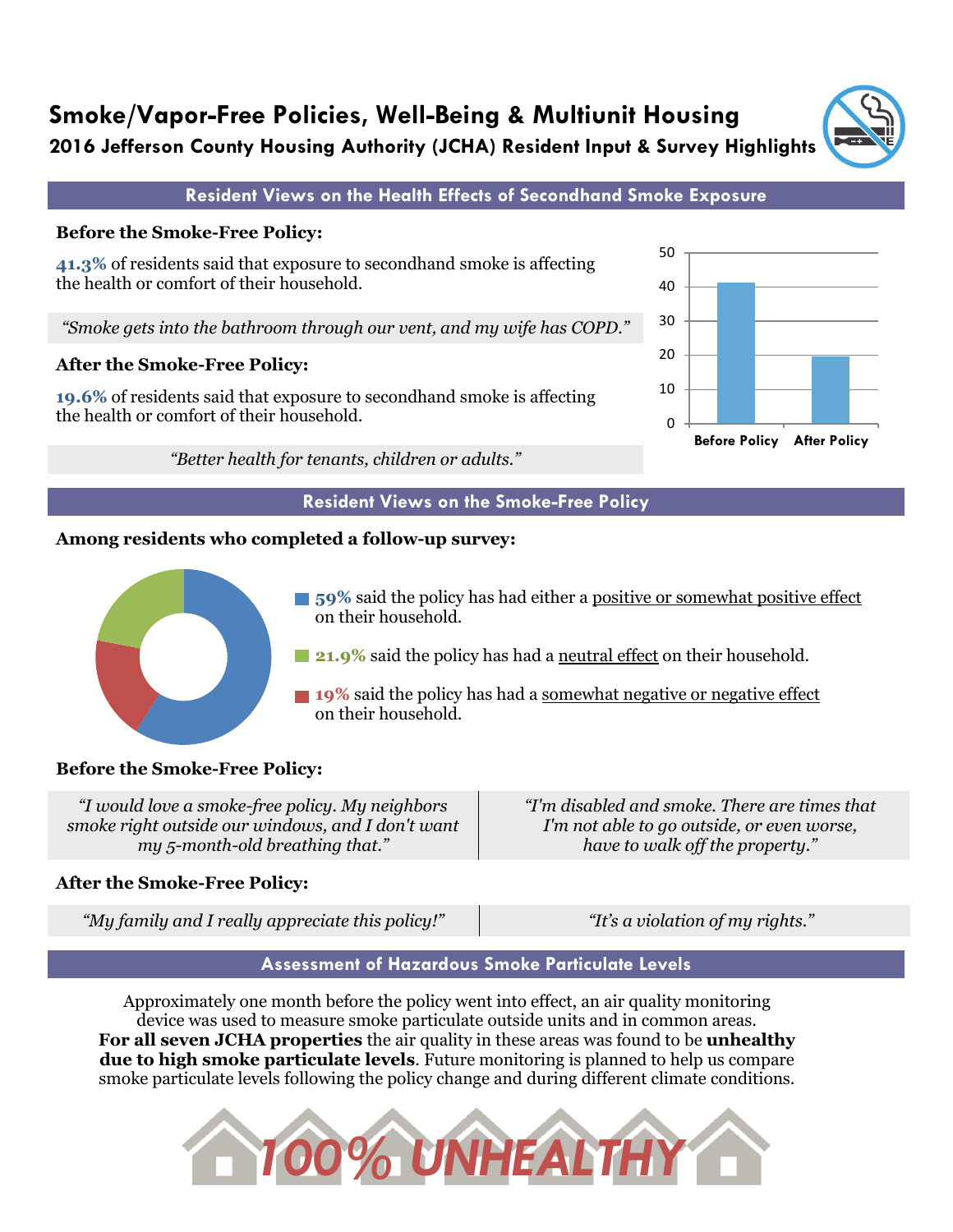#### **Resident Input About Complying with the Smoke-Free Policy & Personal Tobacco Use**

#### **Before the Smoke-Free Policy:**

of residents who completed a survey reported that they were concerned about not being able to smoke and/or vape inside their apartment. **18.9%**

#### **After the Smoke-Free Policy:**

**11.4%**

of survey respondents reported a concern about not being able to smoke/vape inside their apartment.

#### **Additional Information:**

- **8 out of 10** who attended the policy information session reported greater understanding of the smoke-free policy.
- **21.1%** of all residents who completed the pre-survey reported that they or another household member smoked/vaped in their apartment one or more times a day.

#### **Getting help to cut back or quit:**

- **13.5%** of residents who smoked or vaped reported on the post-survey that they have quit smoking or vaping since the policy went into effect.
- Among those who attended the Freedom from Smoking sessions, all reported reducing tobacco use to some extent. Several residents reported reducing to less than a pack a day from previous use of up to two packs a day.

**I'm someone who smokes, and this** policy has been a good thing. I have cut back from 2 packs a day to less than 10 cigarettes a day. 99

 *~Anonymous Resident*

In addition, **37.5%** of participants made at least one quit attempt during the program, with some expressing intent to continue working on quitting for good.

#### **General Life Experiences/Health & Well-Being**

- More than  $75\%$  of survey respondents reported that they are happy with their living situation at JCHA.
- When asked about what residents liked about their JCHA property, they reported the following:



**Affordable Rent: 83%**

## **Manager/Staff: 51.9%**

## **Relationship with Neighbors: 48.1%**

- About **75%** of respondents rated their general health as good to excellent.
- About **80%** of respondents said they agree that it is important to have a strong sense of community in their housing community, though about **35%** stated that they do not know many of their neighbors.
- More than **30%** of respondents reported having been homeless.
- **94.1%** of residents who completed the post survey said that they are either very hopeful or somewhat hopeful about what the future holds for them and their family.

#### **Feedback from Residents who Attended Workshops & Sessions: Benefits to Participation**

- **54.2%** of residents reported being much more confident identifying barriers to communication.
- **64%** of residents reported being much more confident engaging in communication that was effective.
- **87.5%** of residents reported that having sense of community is important to health and well-being.
	- o Residents want to build community by having a greater number of activities and communal spaces.